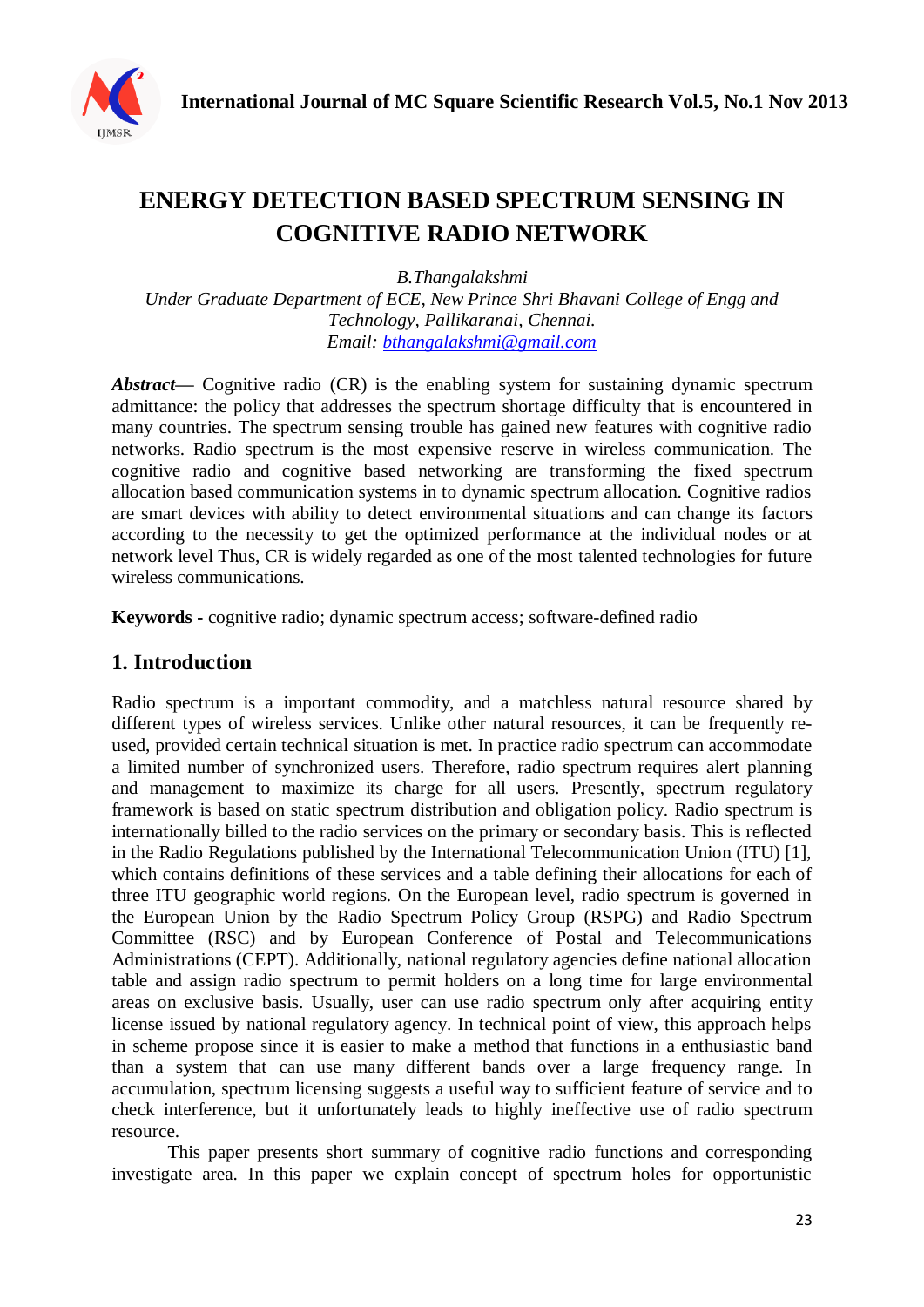

spectrum access, present definition of cognitive radio and explain its basic functions using cognitive cycle concept. Active and Passive spectrum awareness as key techniques for identifying spectrum access opportunities is presented. Spectrum sensing algorithms for primary transmitter and receiver detection are investigated and explained. Paper also present main functions of spectrum management and transmit power control for implementation in cognitive radio environment.

# **2. Cognitive Radio**

For reconfigurability, a cognitive radio looks naturally to software- defined radio to perform this task. For other tasks of a cognitive kind, the cognitive radio looks to signalprocessing and machine-learning measures for their execution. The cognitive procedure creates with the inactive sensing of RF stimuli and culminates with *action*.

In this paper, we focus on three *on-line* cognitive tasks3:

1) Radio-scene study, which encompasses the following:

- Estimation of interference temperature of
- the radio environment;
- Detection of spectrum holes.

2) Channel identification, which encompasses the following:

- Estimation of channel-state information
- Prediction of channel capacity for use by
- the transmitter

3) Transmit-power control and dynamic spectrum management.

Tasks 1) and 2) are carried out in the receiver, and task 3) is carried out in the transmitter.



#### **Figure: 1 Cognitive Cycle**

Through communication with the RF surroundings, these three tasks form a cognitive cycle, 4 which is pictured in its most basic form in Fig. 1. From this brief discussion, it is apparent that the cognitive module in the transmitter must work in a pleasant way with the cognitive modules in the receiver. In order to preserve this harmony between the cognitive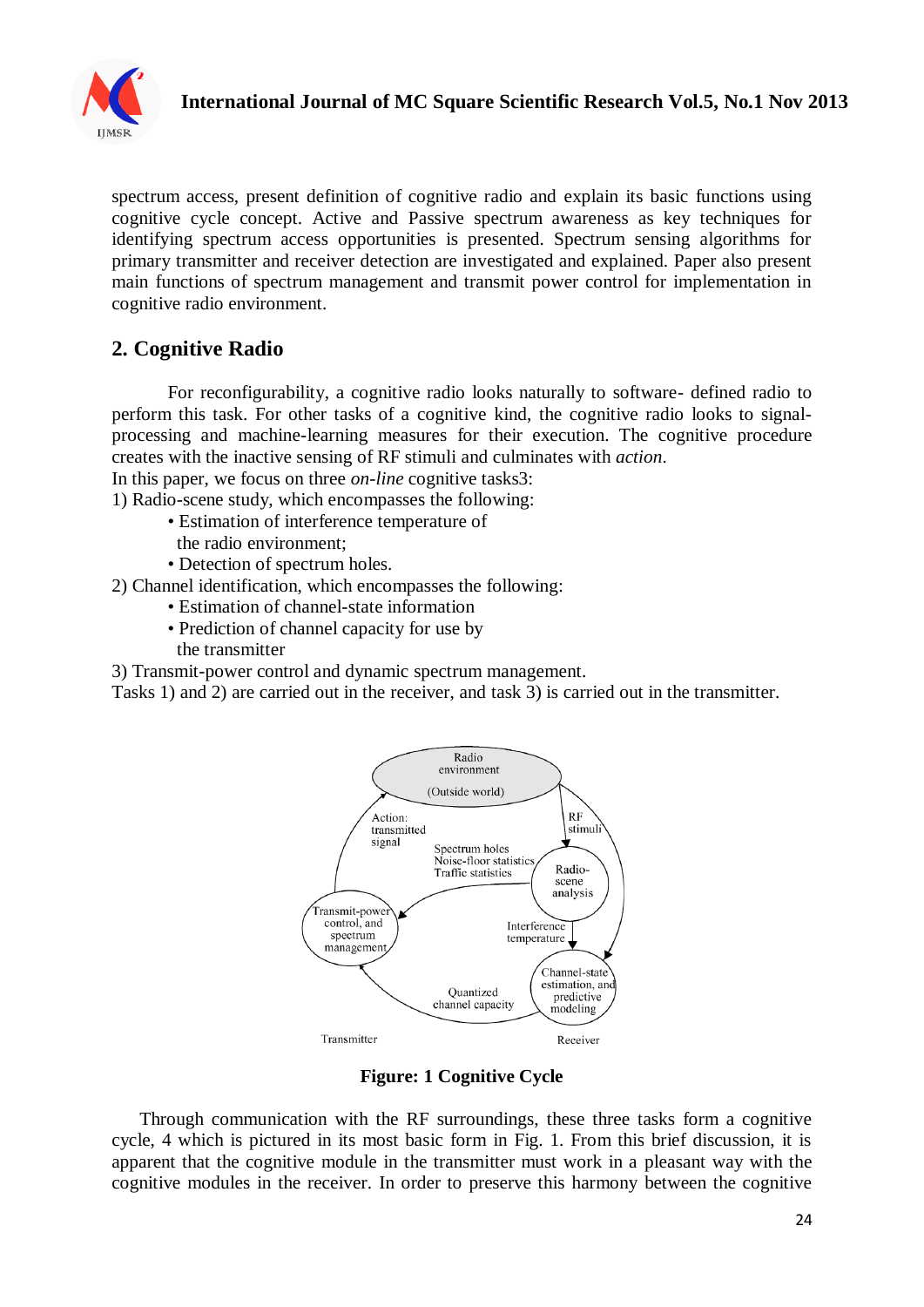

radio's transmitter and receiver at all times, we need a response channel connecting the receiver to the transmitter. Through the feedback channel, the receiver is enabled to express information on the performance of the forward link to the transmitter. The cognitive radio is, therefore, by necessity, an example of a feedback communication system. One other observation is in order. Generally defined cognitive radio knowledge accommodates a level of conflicting degrees of cognition. At one end of the scale, the user may simply pick a spectrum hole and build its cognitive cycle around that hole. At the other end of the scale, the user may employ multiple execution technologies to make its cognitive cycle around a wideband spectrum hole or set of narrowband spectrum holes to offer the best predictable performance in terms of spectrum management and transmit-power control, and do so in the most highly secure manner possible.

# **3. Energy Detection**

Spectrum sensing is the necessary and essential mechanisms of Cognitive Radio (CR) to locate the vacant spectrum. This paper presents an summary of CR design, discusses the characteristics and benefits of a CR. Energy detection based spectrum sensing has been future and used widely because it doesn't need transmitted signal properties, channel information, or even the type of modulation. In this paper, a review of energy detector over Additive White Gaussian Noise (AWGN), dissimilar fading channels for spectrum sensing methodologies in cognitive radio is presented. Theoretical analysis of time domain energy detection and threshold setting is investigated.

Energy detection (also denoted as non-coherent detection), is the signal detection device using an energy detector (also known as radiometer) to state the attendance or nonattendance of signal in the band. The most often used approaches in the energy detection are based on the Neyman-Pearson (NP) lemma. The NP lemma criterion increases the probability of detection for a given probability of false alarm. It is an necessary and a common approach to spectrum sensing since it has reasonable computational complexities, and can be implemented in both time domain and frequency domain. To regulate the entrance of detection, energy detector needs information of the power of noise in the band to be sensed. Compared with energy detection, matched filter detection and cyclostationary detection require a previous information of the PUs to function efficiently, which is hard to understand practically since PUs differ in special condition. Energy detection is not best but simple to apply, so it is broadly adopted. The signal is sensed by comparing the output of energy detector with threshold which depends on the noise floor.

Initially RF signal passed through the band pass filter. Now band pass filter selects the specific bands of frequency. These signal passed through the integrator. Finally decision device makes decision between primary user present or not.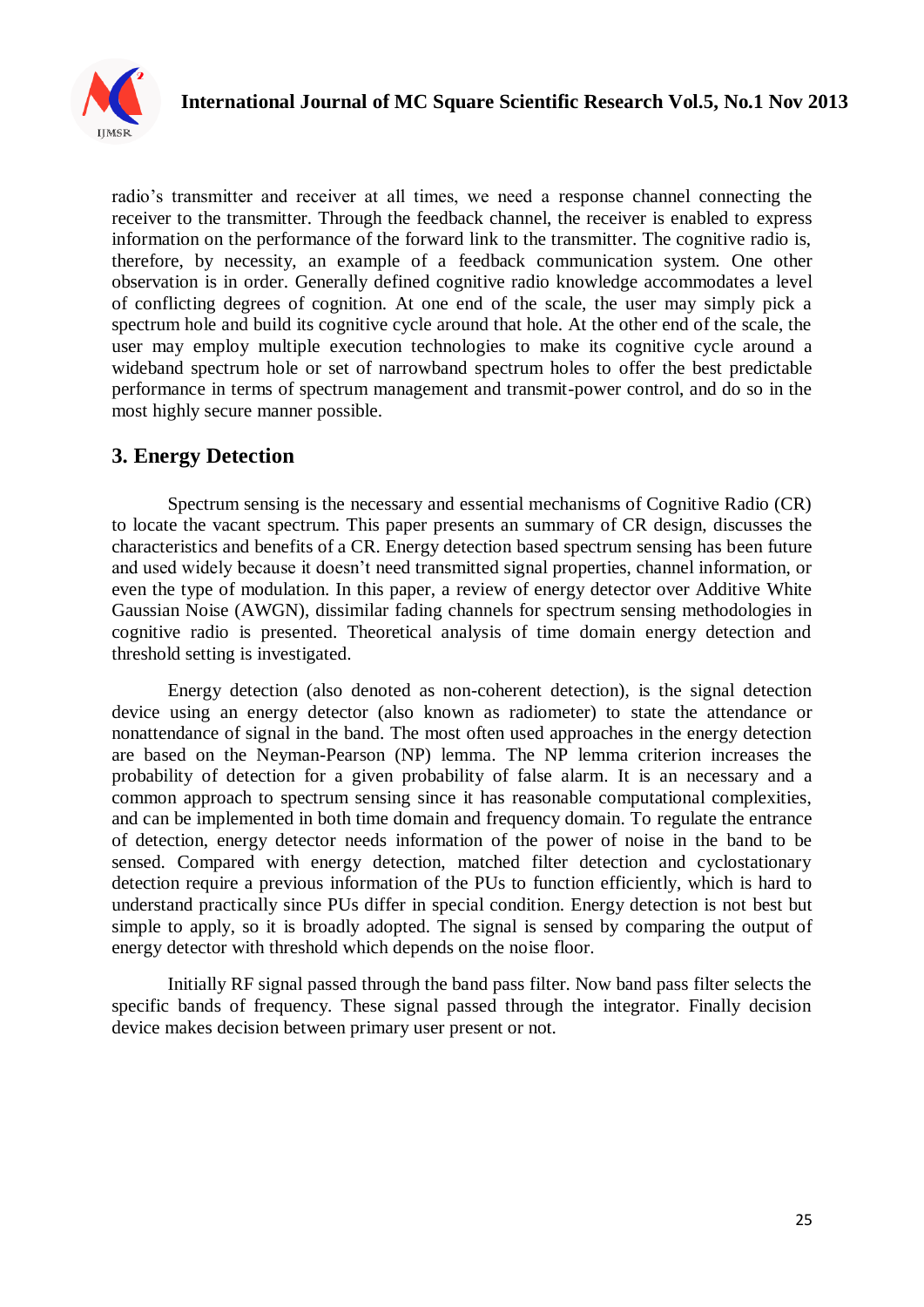



**Figure: 2 Energy Detection**

## **4. Results And Implementation**

The probability of detection is of main concern as it gives the probability of properly sensing for the presence of primary users in the frequency band. Probability of missdetection is presently the balance of detection probability. The goal of the sensing schemes is to maximize the detection probability for a low probability of false alarm. But there is always a trade-off between these two probabilities. Receiver Operating Characteristics (ROC) presents very expensive information as regards the behavior of detection probability with changing false alarm probability (Pd v/s Pf) or miss-detection probability (Pm v/s Pf).



**Figure: 3 Output of Energy Detection**

#### **Probability of Detection (Pd):**

H0 turns out to be TRUE in case of presence of primary user i.e. P(H1/H1) is known as probability of detection.